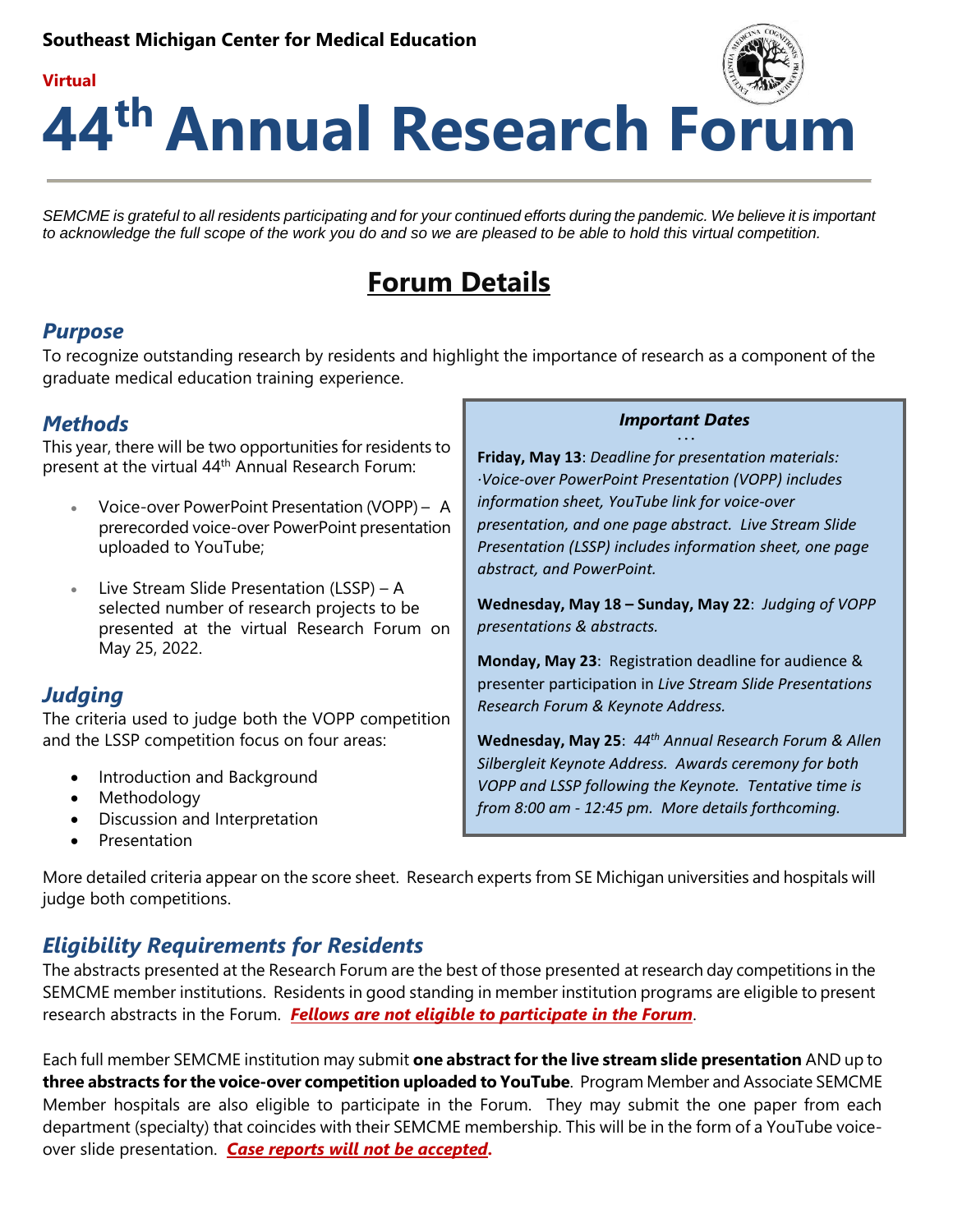## *General Participation Requirements*

Program Directors whose residents are presenting in the Forum will be responsible for assuring the following:

- The presenter should be the principal investigator of the project, should have personally done (or supervised) the work being presented, and should have contributed substantially to the design and implementation of the project. Faculty sponsors or other staff members may not substitute for resident presenters
- In accordance with the ethical guidelines of major medical journals such as *Academic Medicine* and the *New England Journal of Medicine*, it is not appropriate for a person who did not participate in the project to accept credit for the work and to compete in the 2022 SEMCME Research Forum
- The work presented by the resident may be based on prior inquiry, but the **majority** of the project must have been done in the current training program. The resident can only make one presentation in each year. The resident may compete in more than one year during his/her training and is eligible to win a prize in each year of participation. The resident may report on a single topic in successive years, but each succeeding presentation should reflect a substantial difference from the previous presentation(s)

## *Information Sheet, Abstract, and Presentation Requirements*

Residents competing in the VOPP competition are required to submit their information sheet, YouTube link for voice-over presentation, and one page abstract. Residents chosen by their hospital to participate in the Live Stream Slide Presentation (LSSP) are required to submit their information sheet, one page abstract, and PPT. These materials must be emailed no later than 5:00 pm on **Friday, May 13, 2022** to Ginger Keiffer at [gkeiffer@med.wayne.edu.](mailto:gkeiffer@med.wayne.edu) 

## *Information Sheet*

This form should be completed, listing all requested information. The presenter's Program Director or Research Director must sign the certification (electronic signature acceptable). The presenter should be listed as the first or principal author with other resident co-authors following. **Note: Attending physician and other faculty who participated in the research should be listed as "Sponsoring Faculty Persons" NOT as co-authors**.

## *Abstract*

#### *Format*

- Limited to one page (including graphs, charts, etc)
- Double-spaced, minimum of 10 point font
- Left justified and left margin set at 1"

#### *Title*

- Place at top of abstract, title is bold, capitalized and left justified, with top margin set at .08"
- Include all authors (resident and faculty). The resident presenter's name should be listed first and underlined followed by resident co-authors. Sponsoring faculty should be listed last and designated by an asterisk following their names. Please use the following format:

#### **EXAMPLE**

## **CHOLESTEROL, APOLIPOPROTEINS, AND THE RISK OF MYOCARDIAL INFARCTION**

(One blank line here) Walter Freed, M.D.; Ulga M. Johnson, M.D.; Gordon R. Lang, M.D.; Franklin D. Schwartz, M.D.\* Upton Community Medical Center

## *Body/Text Suggested Outline*

- Introduction
- Methods & Design
- Results
- Discussion/Conclusion